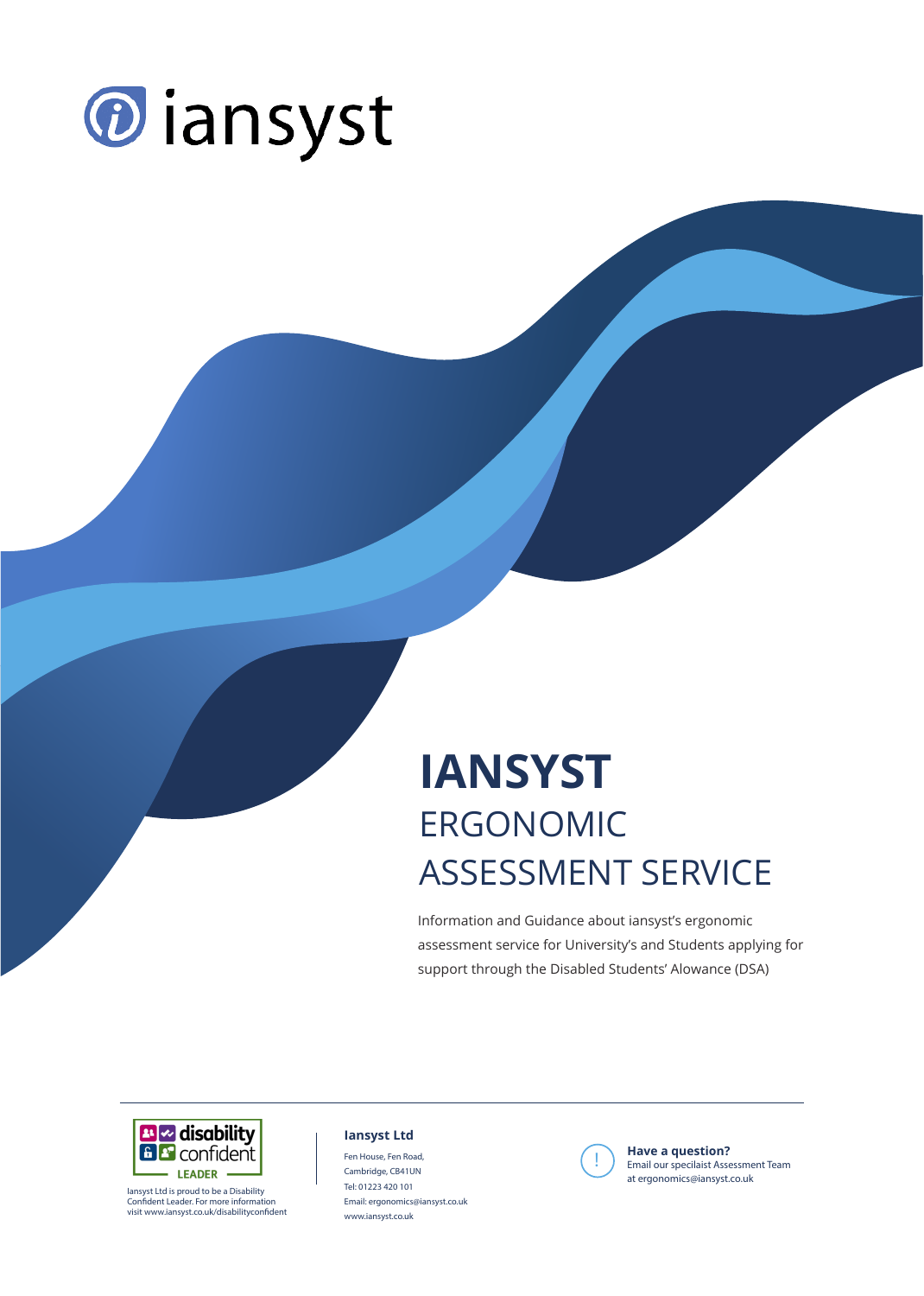#### 3 Assessment Report and Equipment Quote

After the assessment you will receive a comprehensive hand written report and equipment quote, guaranteed within 1-2 days. Our assessor will compile the report to include details such as the students medical background, course requirements and identified difficulties. Each report will include the details and justification of any recommendations for suitable adaptations and ergonomic solutions.



#### 4. Product Procurement and Supply

Iansyst have detailed product knowledge and work with all the leading ergonomic brands and manufacturers to provide our students with the quality ergonomic product solutions that they require. We have our on-site warehouse where we hold our many lines of desktop ergonomic solutions, as well as our different variations of desks and chairs, ensuring the timely delivery and setup of our products.

503

#### 5. Delivery Set-Up and Training

Our consultant will deliver and set-up the equipment at a time and date that suits the student whilst wearing the appropriate PPE and following the latest Public Health guidance. We will assemble and set-up each piece of equipment with the student providing the training and knowledge they require to use their equipment to its full potential.

Additionally, we provide each student with health and well-being training and our brochure which contains our top tips and best practices for physical fitness and mental stability.

65

#### 6. Support and Aftercare

The final phase is ensuring the continual support of our students. Our assessor and consultant will leave their personal contact details with the student for them to contact them directly, if and when necessary, plus additional resources on how they can access our many lines of support.

#### How to Book Your Assessment

To book a free of charge ergonomic assessment, please complete our referral form and email it to our Assessment Team at ergonomics@iansyst.co.uk

Alternatively, the referral form can be posted to Assessment Team, iansyst Limited, Fen House, Fen Road, Cambridge, CB4 1UN

|                                     | <b>DSA Assessment Referral</b>                  | <b><i>O</i></b> iansyst |
|-------------------------------------|-------------------------------------------------|-------------------------|
|                                     | Reids marked with an asterisk (*) are required. |                         |
| <b>Referrer Details</b>             |                                                 |                         |
| <b>Name:</b>                        | <b>STATE</b>                                    |                         |
| Assessment cardiac*                 |                                                 |                         |
| Contact details:*                   |                                                 |                         |
| <b>Australes Cotalic</b>            |                                                 |                         |
| Name: *                             |                                                 |                         |
| Address an lot alian of accessment. |                                                 |                         |
| Contact details!"                   | <b>COL</b>                                      |                         |
| Height and awight:                  |                                                 | <b>CHARLES</b>          |
| Duration of remaining studies: *    |                                                 |                         |

#### Our Ergonomic Assessment Service

At iansyst, we understand the importance of supporting students and the positive impact that ergonomics can have on the overall health and wellbeing of a student during their education.

We provide a free of charge ergonomic assessment and report writing service on behalf of Needs Assessment Centres and Universities throughout the UK, working closely with DSA Assessors and medical professionals alike.

We assess students with disabilities and medical conditions to provide the help and support needed whilst studying from home or in their student accommodation. Our UK-wide force of qualified and experienced assessors will assess each student to identify suitable ergonomic solutions such as chairs, desks and desktop peripherals to help overcome barriers to learning and to prevent further injury.

When coupled with our delivery, set-up and training, this will ensure the best possible learning experience throughout each students education.

#### How Does it Work?

## $| \bigodot$

#### 1. Bookings

Our Bookings Team will liaise directly with the student to confirm a convenient date and time for the assessment and will complete a series of Covid-19 screening questions. We will also ask the student to confirm their preferred method of assessment, either a face to face or a hybrid combination of a virtual and face to face assessment.

## 图

#### 2. Assessment

We aim to complete each assessment within one week of receiving your referral. The assessment itself looks holistically at the students individual needs, including their areas of difficulty, working environment and current workstation and equipment.

During the assessment, our assessor will wear the appropriate PPE and follow the latest Public Health guidance. They will bring a broad range of ergonomic equipment for the student to trial such as a selection of chairs, mice and keyboards, ensuring the correct fit and suitability of each solution.

 $\Box$